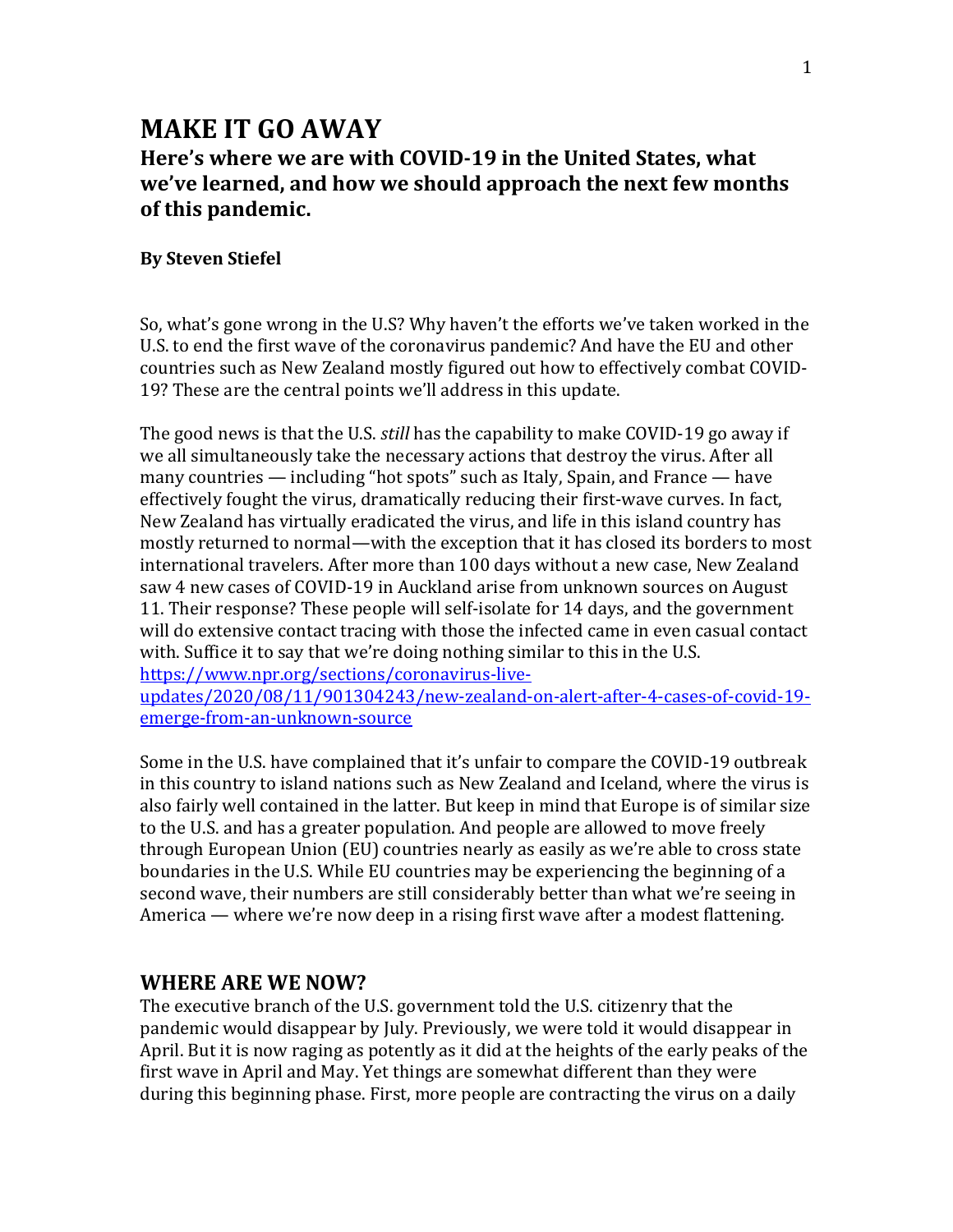basis, based on testing and reporting, than they were then. Also, positive rates as a percentage are up compared to testing results during those previous months. In other words, even more people have this virus than they did when things seemed extremely dire in April. Another explanation is that testing has been more accurate. But, regardless, we have more known infected people as our levels of testing have improved and increased.

According to Worldometers, the peak number to date of reported/contracted cases in the U.S. occurred on July 24, 2020, when 78,407 people received positive diagnoses for the virus. According to this source, the highest number of daily deaths occurred on April 21, 2020, when 2,749 people died on a day when only 23,273 cases were reported. While it's very encouraging that the number of deaths has come down—the most recent peak was August 11 with "only" 1,508 deaths. It's important to recognize that deaths have been trending upwards, again, as are cases.

Other reputable websites report similar numbers, although they vary day-by-day based on when and how cases and deaths are reported. Regardless of the source, it's clear that case numbers are increasing beyond previous levels, and deaths have begun to accelerate upwards since the first-wave dip in May and June. [https://www.worldometers.info/coronavirus/country/us/](about:blank)

*QUICK HIT:* The number of people testing positive for COVDI-19 are increasing dramatically over previous levels during April through June. Deaths are also beginning to rise, but not to the levels when the New York City area was in crisis earlier in the pandemic.

## **WHY ARE FEWER PEOPLE DYING DESPITE THE DRAMATIC RISE IN COVID-19 CASES?**

It turns out that the reasons for this are complicated, and other reasons — based on science — will likely present themselves over the coming months as we learn more about the virus. Let's enumerate some of those that we can identify now:

1) The medical community has learned far more about how to effectively treat COVID-19 patients since hospitals were overwhelmed early on, especially in New York and New Jersey, as well as other hard-hit first-surge communities in America.

2) Many other places in the country were able to prepare for a surge in COVID-19 patients during this time. While many took advantage of this, others didn't. This has helped reduce the death rate even while more people are getting infected on a daily basis as of mid-August.

3) More new cases are affecting younger people at a much higher rate than during the initial outbreak in the U.S. This is true in the workplace as well as socially. This has led to fewer deaths but greater spread. Young people and active workers come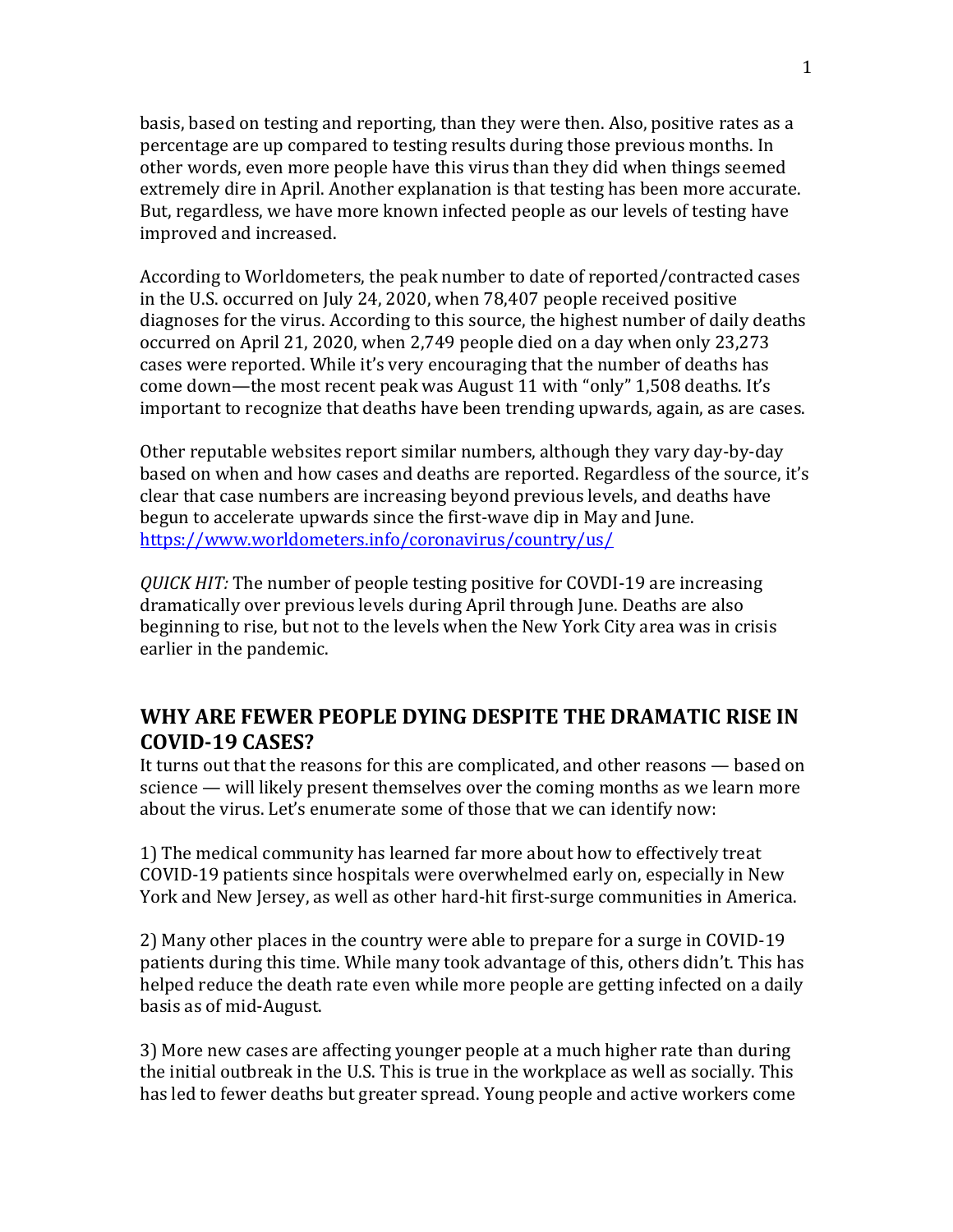into more contact with others, spreading COVID-19 more readily. They also do so often without the awareness that they have contracted the virus. Asymptomatic spreaders continue to be a major barrier in preventing containment of COVID-19.

4) We have had a vastly different response to COVID-19 on a state-by-state basis based on the fact that we do not have a coordinated national message and response. This, in turn, has led to greater spread throughout the country, including specific hotspots such as the South and West regions of the country. Contagion rates in those areas that were hit hardest at the beginning of the pandemic (such as the NYC area) now see lower rates of infection and deaths than these new hotspots.

5) The politicization of COVID-19 as a "hoax" with some extremists has undermined the credible work of our primary scientists including Dr. Anthony Fauci. This is not happening in any other first-world nations at the level it is in the U.S., although recent marches in places such as Germany indicate that a radical anti-science pushback, originating in the U.S., may also spread nearly as readily as the virus. Based on the American model, the common good is under attack in some European countries. The New Zealand response is the antithesis of this.

*QUICK HIT:* Gains in scientific knowledge about how to treat COVID-19 and other factors — such as better preparation in other cities and states — are helping to reduce deaths despite greater spread of the pandemic among a younger, healthier population. Still, many challenges remain, including fighting biases against science.

# **DOES INCREASED COVID-19 TESTING FALSELY INFLATE THE NUMBER OF THOSE WHO HAVE CONTRACTED THE VIRUS?**

Absolutely not. While the president likes to argue that more testing equals more cases of COVID-19, we at Daily Wellness [Cindy, cut or leave the company name?] hope you can see through this specious logic. Testing does not "cause" spread; testing does not cause death. At a minimum it identifies those who have contracted the virus. At best, it takes a giant step toward helping to prevent those who have COVID-19 — regardless of their level of illness — from spreading the virus to others.

One of the most salient points along these lines is that as testing has ramped up in areas with large outbreaks, positivity rates have increased at a faster pace than testing increases. What does this mean? For instance, when Arizona increased testing rates by 30%, they saw a greater increase in positivity rates by 45% in July. At the end of the month nearly 17% of people who were tested came back with positive results for COVID-19.

Of course, this didn't mean that testing was "causing" more cases. What it meant was that science was revealing that COVID-19 was more widespread than previously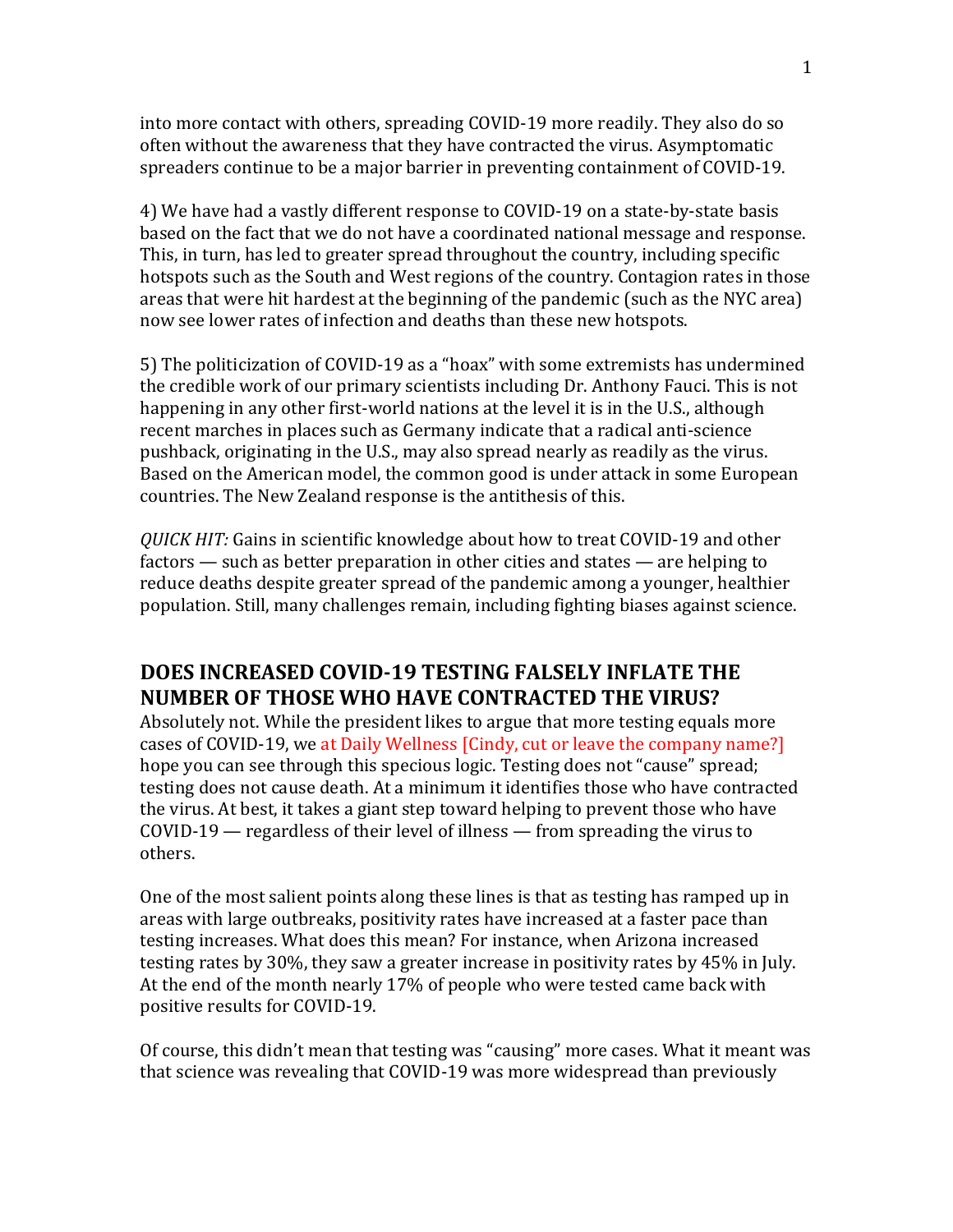suspected. And learning these facts helps scientists — and population at large respond more effectively to reduce spread, illness, and ultimately death.

Our government's resistance to providing accurate and fast test results is a primary factor in why the pandemic is increasing. When people learn that they have tested positive for COVID-19 it helps reduce future cases for a few reasons:

1) Those who test positive become more protective of their family and friends. This means that they are more likely to stay home and social distance—often those who test positive live in isolated parts of their home until they are no longer contagious, protecting their immediate family members, especially the older, more vulnerable members of their household.

2) Positivity rates are increasing as a percentage of those tested in many places. This means that the virus is spreading. It DOES NOT mean that COVID-19 tests are merely finding "hidden" cases. They are demonstrating that this virus is pervasive and is spreading from urban areas to suburbs to smaller towns and to rural areas.

3) Early on, positive rates were fairly low. Now they're much higher. While it's true that this increases the number of cases that we know about, it's utterly false that this, in any way, increases the number of those affected by COVID-19.

*QUICK HIT:* Getting a COVID-19 test result—positive or negative—is key to deriving societal benefits for reducing future contagion. And the sooner people get their results (especially asymptomatic positive ones), the more likely they are to reduce spread to other people.

# **WHY HASN'T THE PANDEMIC DISSIPATED AFTER WE PUT SO MUCH EFFORT INTO WASHING OUR HANDS, SOCIAL DISTANCING, AND STAYING AT HOME?**

Americans are not conditioned to follow the collective rules that truly prevent the spread of the virus. Our "rugged individuality" has been our undoing during this pandemic. While it would be easy to blame this on the current administration alone, this has been a long-standing aspect of American behavior. We typically promote the rights of the individual over society as a whole.

With the resurgence of cases in the U.S. there's a tendency by some radical antiscience groups (such as anti-vaxers and QAnon followers) to claim that basic hygiene techniques that hinder viral transmission are ineffective. Many others haven't followed the science-recommended prentive measures closely because it hasn't yet impacted them.

What's important to understand is that wearing masks, washing your hands thoroughly and frequently, maintaining social distance, and staying home as much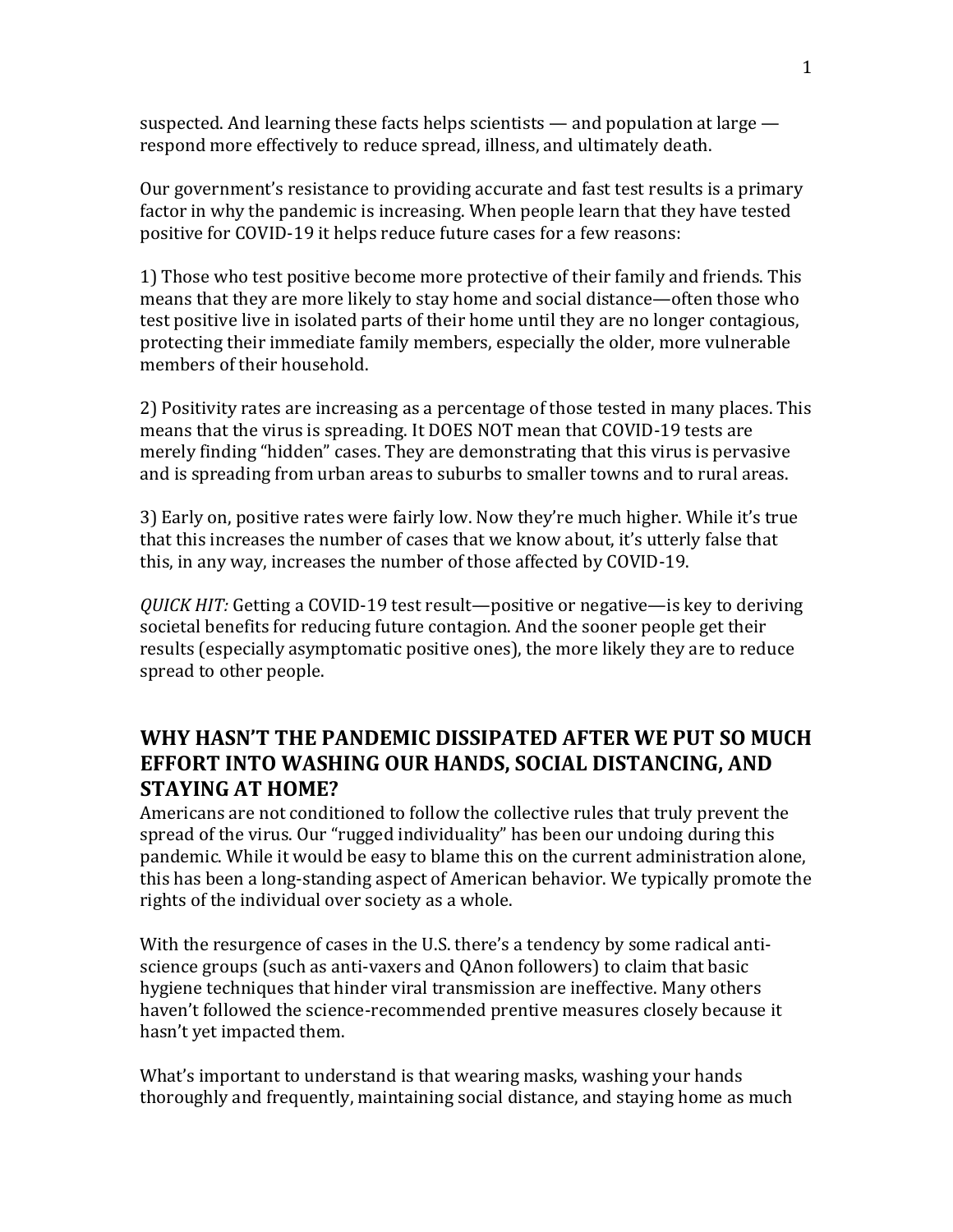as possible should be adhered to even more than we have collectively done. Much of the effort that's gone into these measures has failed due to sporadic lack of compliance by many — but blatant lack of compliance by a few.

Events such as the president's Tulsa rally, where few wore masks, have resulted in massive outbreaks. Large family gatherings have also led to small tragedies that then spread into the community at large. Reopening businesses too early is also one of the biggest causes of the increases in cases during this first wave of COVID-19 and this includes states where the outbreak is currently raging such as Florida, Texas, Georgia, California, and Arizona.

# **WHY WERE MASKS CONSIDERED INEFFECTIVE, BUT NOW THEY'RE ESSENTIAL — EVEN MANDATORY?**

This initial messaging about masks was a mistake made early on by the medical community and the media, and many scientists have admitted that this was huge public-health error. At the beginning of the pandemic masks were most necessary for health-care workers, followed next by essential workers, including those who work in grocery stores, other medical clinics, factories, etc. The goal was to reduce hoarding of N95 masks, which were (and are) in low supply for those dealing directly with COVID-19 patients.

While it was considered selfish to hoard and use N95 masks at the beginning of the pandemic, it soon became clear that using face coverings — in virtually any form helped prevent transmission. Still, some forms are better than other, but that's another article.

Many have judged those who have participated in outdoor protest events, accusing them of being a factor in spreading COVID-19. One crucial difference about these protests is that when people wear facemasks they transmit and receive vastly fewer viral particles, especially when they're outdoors. While many point at these protests as possible causes of increased viral transmission that has not yet been borne out by research. Indoor activities without masks are among the riskiest events, especially when all people are speaking (such as during indoor worship services). The data on this may change, but this is the current consensus among non-partisan scientists. [https://www.modernhealthcare.com/safety-quality/little-evidence-protests](about:blank)[spread-coronavirus-us](about:blank)

Here are some of the benefits that masks provide, regardless of the "quality" of your mask.

1) Masks prevent the exhalation stream of droplets that contain COVID-19 virus from hanging in the air for several seconds. When you wear a mask, much of the COVID-19 that you exhale, should you have contracted the virus, does not spread out in a cloud where others come directly into contact with it. Wearing a mask helps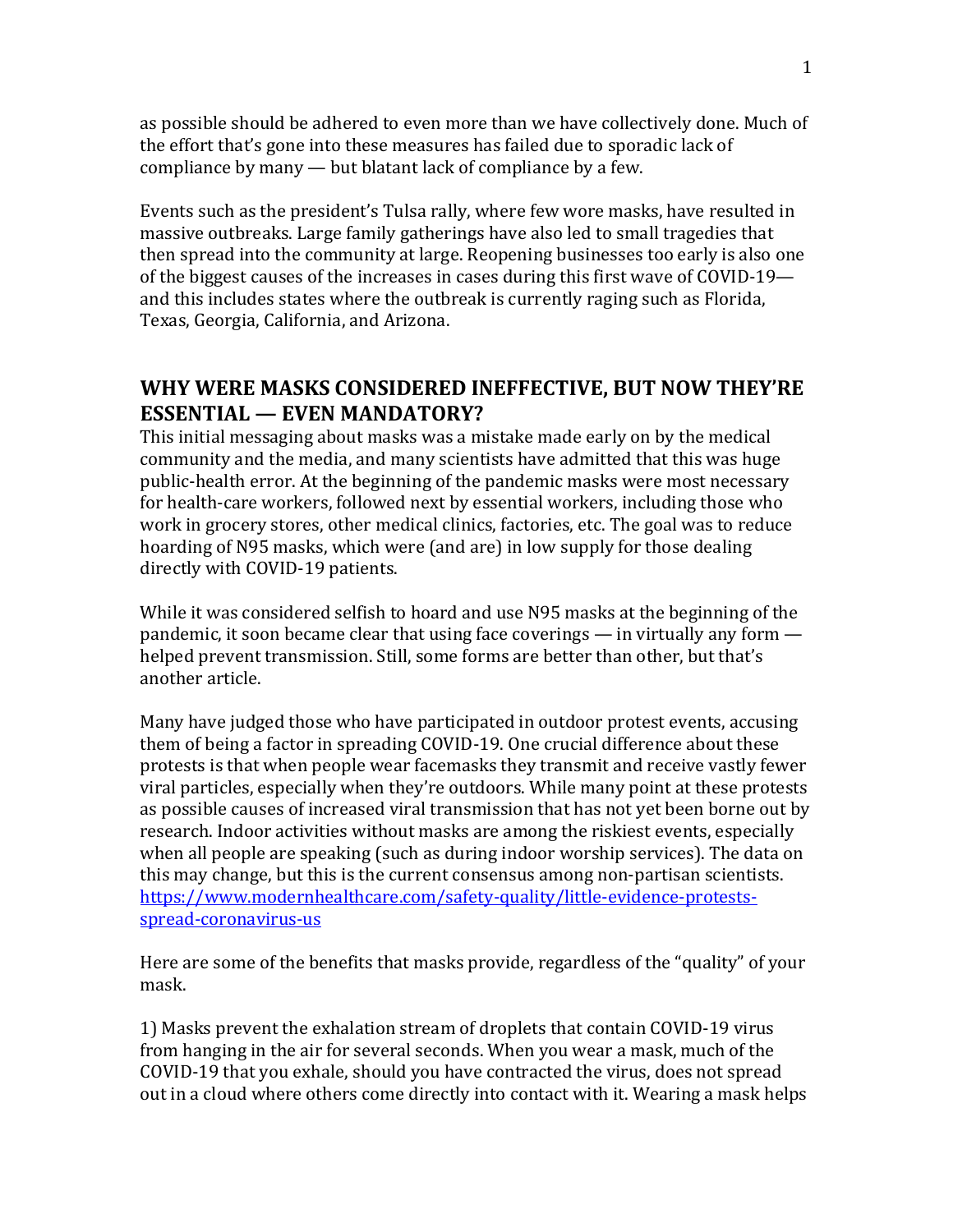prevent others from catching COVID-19 from you if you have it, whether or not you're ill or aware that you have contracted the virus.

2) Masks help prevent the wearer from contracting COVID-19. This point has been understated because the science hasn't fully demonstrated it, but think about it: Doctors and other healthcare workers aren't wearing masks to prevent spread between patients (who already have the virus)— they're wearing masks to prevent contracting the virus themselves. They aren't putting themselves through this discomfort for multiple hours a day for appearances; they're doing so to protect themselves and their families.

3) The messaging on masks was far too altruistic, when it should, — also — have been about survival of the fittest. When we were first encouraged to wear masks in public it was primarily to "protect other." But some balked at this, claiming they had the "right" not to wear a mask on private property—such as in any store in America. The truth is that wearing a mask protects the wearer nearly as much as those they come into contact with.

4) The ways that masks protect the wearer are fairly clear—they prevent droplets that contain virus from entering your body. But here are more details about this: \* Adult humans have an abundance of ACE-2 receptors at the opening of their nostrils, and the COVID-19 virus likes to latch onto these as a primary entry point. When your nose is not covered, you're vulnerable to the viral particles in the air. \* While N95 masks are the best protection against COVID-19, all other forms of masks and face coverings provide a level of protection. When you wear a bandana across your nose and mouth you're not only impeding the airborne flow of COVID-19 virus, but you're also reducing the potential intake. While COVID-19 may land or even penetrate — a bandana, it will not do so in the amount it would if you were not wearing a nose-and-mouth shield.

\* Intake of viral load appears to be a significant factor in how ill many become. If you take in a lesser quantity of virus your immune system is more likely to be able to develop antibodies that help stop the virus before you become deathly ill.

*QUICK HIT:* Everyone should wear a mask when they're in public, not only to protect others, but PRIMARILY to protect yourself and those you come in contact with, especially friends and family in vulnerable populations. Masks should never have been politically weaponized. At this point, they are the most effective tool — along with social distancing — for fighting against a worsening pandemic, when you must be in public.

[https://www.cidrap.umn.edu/news-perspective/2020/07/commentary-my-views](about:blank)[cloth-face-coverings-public-preventing-covid-19](about:blank)

## **IS IT SAFE TO SEND MY CHILDREN TO SCHOOL THIS FALL?**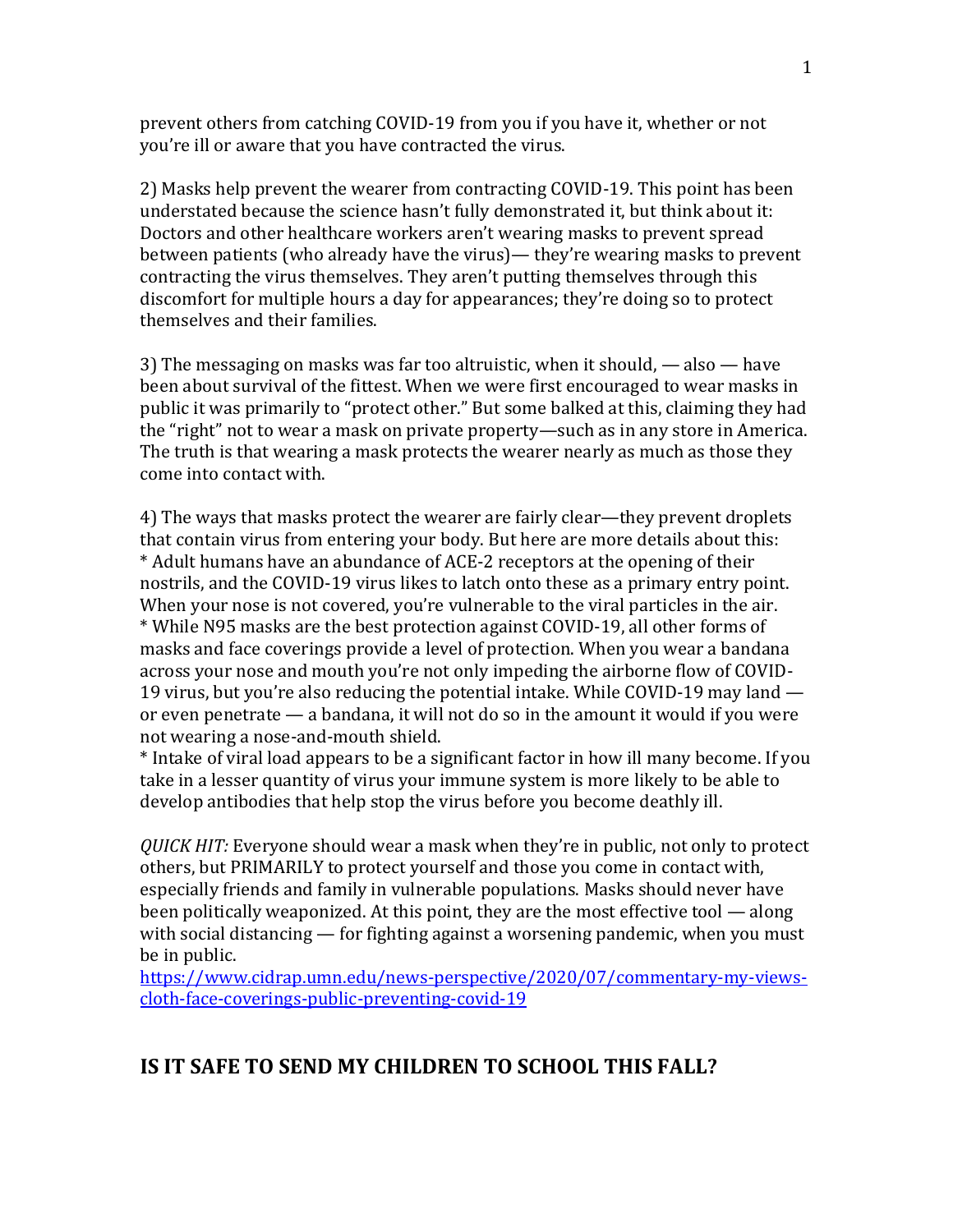The short answer is probably not, and likely no. But this also depends somewhat on the age of your children and the level of those with COVID-19 in your immediate area. As children age, they develop more ACE-2 receptors at the opening of their nostrils. Some scientists and other experts have suggested that one reason small children tend not to get ill from COVID-19 is that they have not yet developed enough ACE-2 receptors in their nostrils to allow the virus easy access to their systems.

Still, the virus can enter even a small child's body through other routes. These potentially include through the eyes, mouth/throat and even through the digestive system. When children reach the age of 7 or so, they begin to develop enough ACE-2 receptors at the base of their nostrils to allow the virus to more effectively enter through this primary route. By the time they reach the age of 12 or so, they have plenty of these receptors.

A recent outbreak (June, 2020) occurred at a Georgia summer camp that should give all parents pause about sending children back to school. At this camp, 260 of the 344 young people tested were positive for COVID-19. These children had a median age of 12, according to the CDC. In another sample, 85 children under the age of 2, and most under 1, contracted COVID in one Texas county in July.

Of even greater concern: Over the last two weeks of July more than 97,000 children tested positive for COVID-19, according to the American Academy of Pediatrics and Children's Hospital Association. That represented a 40% increase in the total number of COVID-19 cases in children.

*QUICK HIT:* While very young children are far less susceptible to developing COVID-19 symptoms than other age groups, they are nonetheless capable of contracting the illness and dying from it. It appears, at this point, that this is likely due to viral load since a large number of cases of COVID-19 in young children seems to occur in clusters—similar to how COVID-19 spreads in prisons and meat-packing plants. In addition, it appears that children can be asymptomatic for COVID-19 and still spread it to adults.

[https://www.cdc.gov/mmwr/volumes/69/wr/mm6931e1.htm](about:blank) [https://www.cnn.com/2020/07/18/health/texas-infants-coronavirus](about:blank)[trnd/index.html](about:blank) [https://www.fox23.com/news/trending/more-than-300-children-texas-day-cares](about:blank)[test-positive-covid-19-juvenile-cases-spike](about:blank)[report/CLBL7LSAJZG2BGLYHNH4XFYWYI/](about:blank) [https://www.npr.org/sections/coronavirus-live](about:blank)[updates/2020/08/11/900861372/at-least-97-000-children-tested-positive-for](about:blank)[coronavirus-in-last-2-weeks-of-july](about:blank)

# **WHAT'S GOING ON WITH VACCCINES?**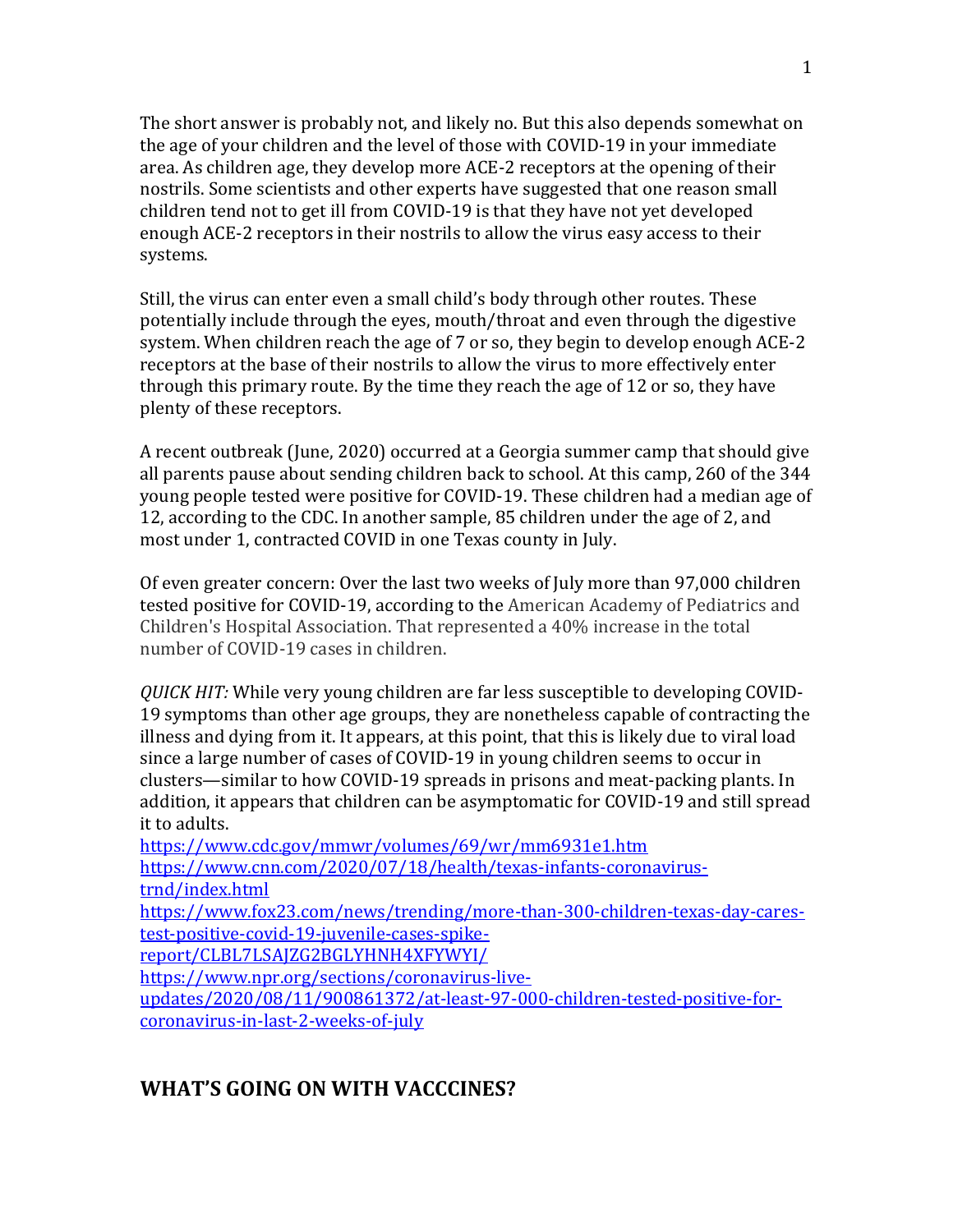Many different companies are working on a vaccines, and likely at least a few of these will be somewhat effective for those who have access — and are willing—to be vaccinated. It remains to be seen whether any single vaccine will provide full immunity against COVID-19, or short-term immunity. Laurie Garrett, author of *The Coming Plague* (1994), and many other books and articles on the subject of pandemics says that it is difficult to develop vaccines against coronaviruses, in general, of which COVID-19 is one. Coronaviruses are also one of the primary types of infections that cause the common cold, which has never been "eradicated."

While a couple companies have entered Stage 3 trials for vaccines against COVID-19, it's important to understand that it takes multiple months — and often years — to determine the level of efficacy of these vaccines.

Recently, Vladimir Putin announced that Russia has pushed a vaccine forward that is in Stage 2 trials, even having one of his daughters vaccinated. It remains to be seen if this early-stage vaccine will provide protection or whether it's merely a global political gambit.

[https://www.cbsnews.com/news/covid-vaccine-russia-coronavirus-development/](about:blank) [CINDY: This just supports the facts—not an original source. Just to confirm the above.]

Regardless of the effectiveness of upcoming vaccines, other challenges remain. It is unlikely that any single vaccine will provide lifetime immunity to COVID-19 to all that are vaccinated. Here are some reasons why one vaccine may not provide full immunity to all:

\* If a vaccine needs to be refrigerated or stored on dry ice, then it will be difficult to transport it to all corners of the globe. If COVID-19 remains in some places, then it is likely to make its way back to "safe" places such as New Zealand. Then it takes monumental political will to shut down and eradicate this localized outbreak. \* How long does a vaccine provide immunity (or partial immunity) from COVID-19?

This could vary in duration and potency.

\* How willing are Americans to be vaccinated? Many consider COVID-19 to be a "hoax" and others are opposed to vaccines in general. This is a significant portion of the population—30% or more. Eradication of a viral disease depends upon full cooperation of virtually 100% of the population.

\* Those who are most vulnerable—the elderly and immune compromised — may not respond well to a vaccine. It's hard to teach an old immune system new tricks and that could complicate the search for a fully effective COVID-19 vaccine, according to *National Geographic*.

[https://apple.news/ACyk4eVwHQ-q9a7S39DDg1w](about:blank)

*QUICK HIT:* While it would be great to develop a vaccine that eradicates the virus that causes COVID-19, it's unlikely that will happen soon. However, it is possible that one or more vaccines will bring the pandemic under control, essentially providing a version of temporary herd immunity that makes COVID-19 an illness with flare ups in specific locations. However, this will take both a national and global effort.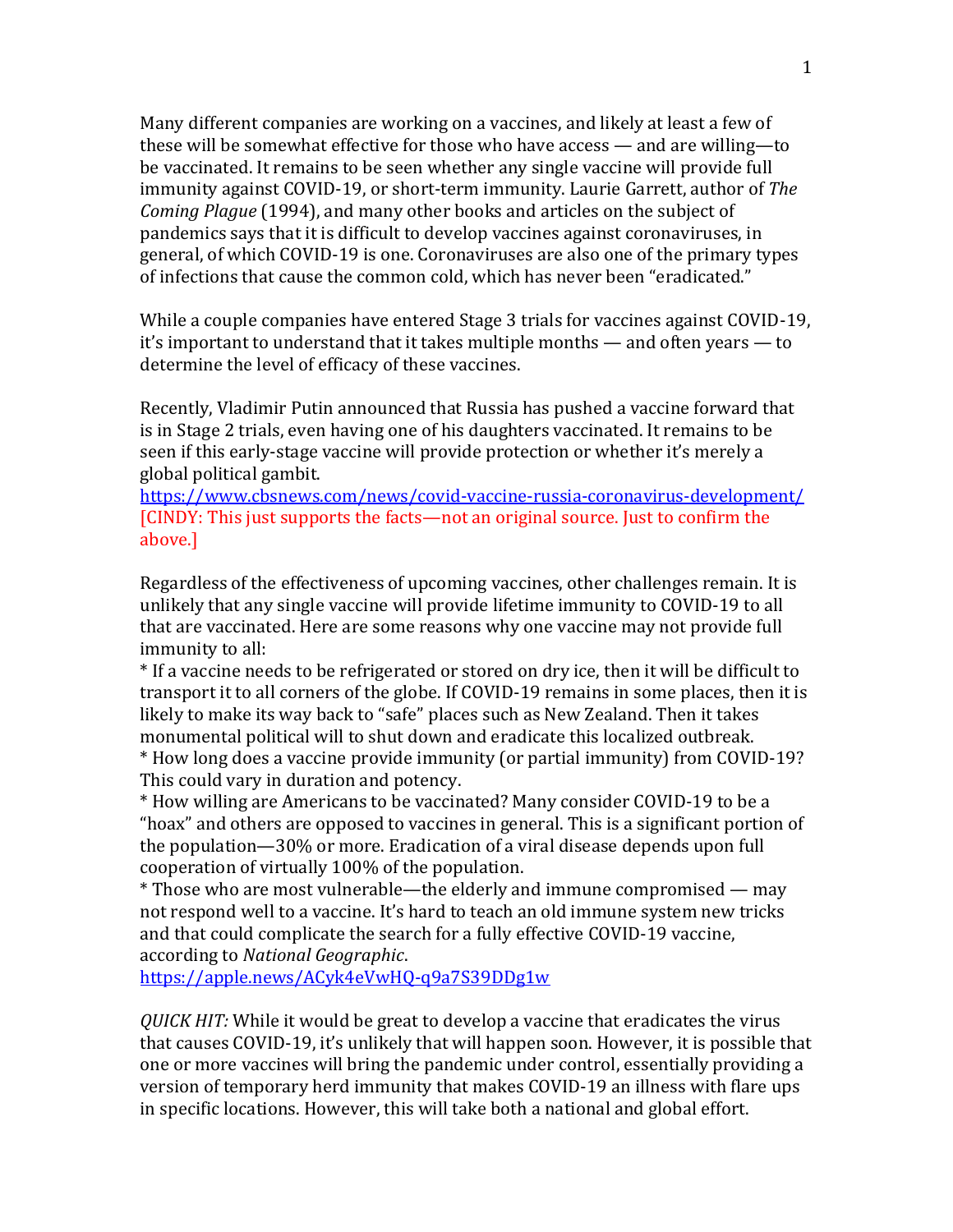[https://www.ox.ac.uk/news/2020-07-20-new-study-reveals-oxford-coronavirus](about:blank)[vaccine-produces-strong-immune-response](about:blank)

## **HOW IS CONTACT TRACING GOING?**

Not very well in the U.S. This has been an epic failure in most places, and it's a crucial aspect of handling any pandemic. This not only has to do with a late start in beginning contract tracing but also with the vast number of Americans who are already infected.

Still, contract tracing will likely eventually be a crucial tool in helping to bring COVID-19 under control. The key is to bring case counts down to a point where contact tracers can follow where those who are infected have been—and who they've exposed.

For contact tracing to work effectively it's important to have well trained individuals in place for that time when we bend the curve and can begin to follow up on ALL leads to people they come in contact with. Currently, too many people have come in contact with too many other people for this crucial tool to work effectively.

QUICK HIT: Contact tracing will ultimately be effective when the national response realizes that the pandemic is not going to "go away on its own." Once numbers diminish, contact tracing will be an essential tool in helping to identify and reduce the impact of flare-ups of COVID-19. And flare-ups will eventually occur in the U.S., as they already have in virtually every country that has dramatically reduced transmission of the virus.

## **HOW CAN I HELP MY FAMILY AVOID CONTRACTING COVID-19?**

In addition to following the protocols mentioned above, you should avoid the following: Indoor restaurants, bars, churches, large private gatherings (indoors especially, but also outdoors without masks in contained spaces). Activities such as group singing (choirs, singing, or group recitations) make you particularly vulnerable for contracting COVID, especially if not wearing masks.

Wearing a mask in enclosed spaces while all others are wearing masks is relatively safe. Still, for optimal safety do not remain in one place for a lengthy period with others who aren't part of your family or home unit.

Above all, continue to follow guidance from apolitical sources that seek to provide the best information. Distrust sources that seek to "spin" temporary improvements over long-term strides that will truly help eradicate COVID-19.